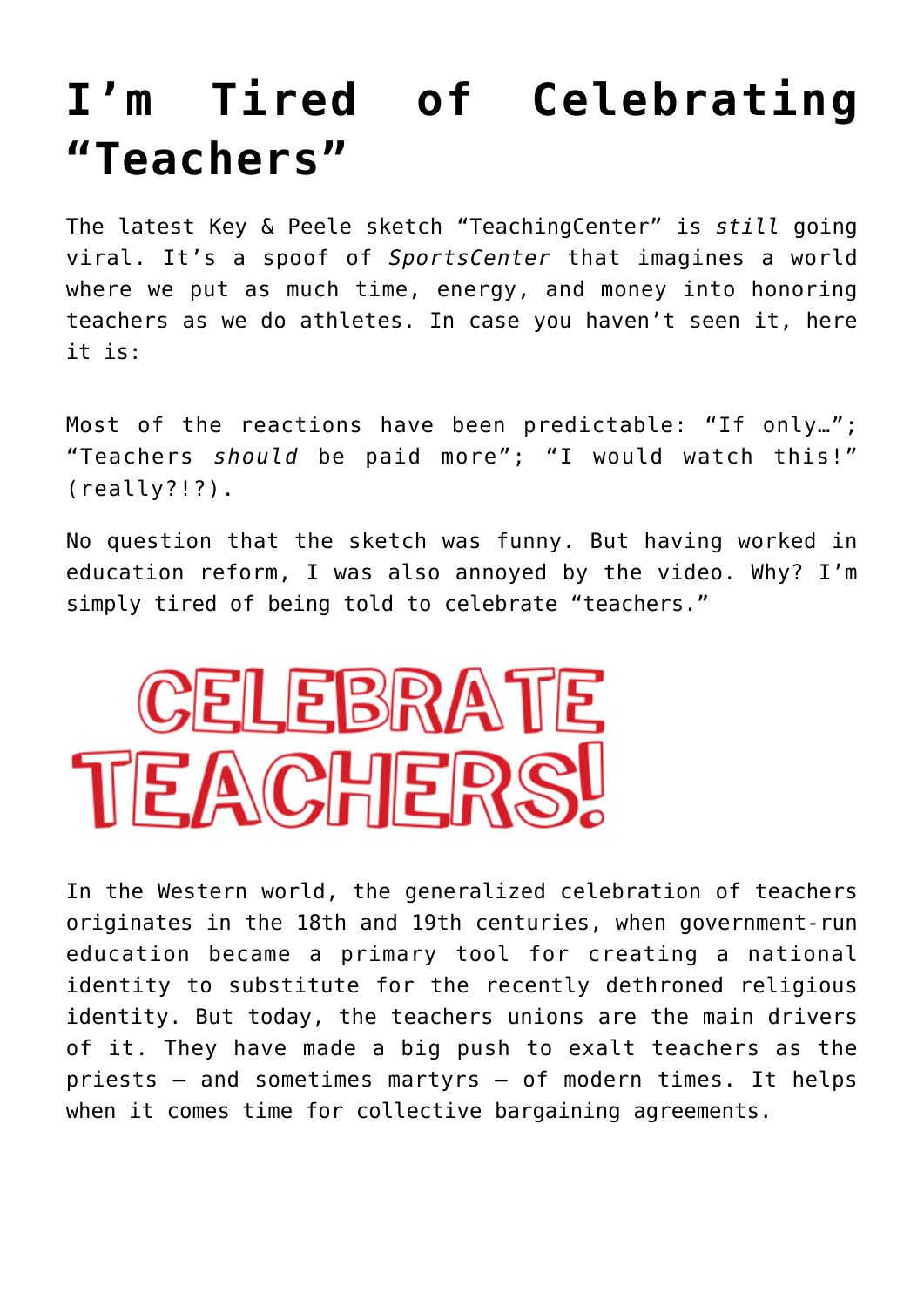## THINKPLOGLES!

 $T = HOME$ 

**CLIMATE ECONOMY**  **HEALTH JUSTICE**  LGBT

WORLD CUL



The Science Of Why You Are So Upset About Cecil The Lion



Alabama Seeks To Deny Woman Abortion By Stripping Her Parental Rights, Appointing Lawyer For Fetus



Germany Just Got 78 Percent Its Electricity From Renewable Sources

## **EDUCATION**

## **Key And Peele Sketch Raises An Important Question: Why Aren't Teachers Paid More?**

To be clear: I think we should honor individual teachers who had an impact on us during our years in school. But I eschew the idea of honoring teachers in general. Teaching is similar to other professions in that there are ones who perform it well and others who perform it poorly. Some teachers have played a significant role in our intellectual growth; others had very little to offer and wasted our time. Some teachers went into the profession with a selfless desire to educate students; others went into it because they didn't know what else to do and thought a pension might be nice. Some come to see it as a lifelong vocation; others move on to other pursuits after a few years. Some are examples of virtue; others are pretty creepy.

Teaching is a service  $-$  and an important one at that  $-$  but have we asked why we are celebrating this particular service